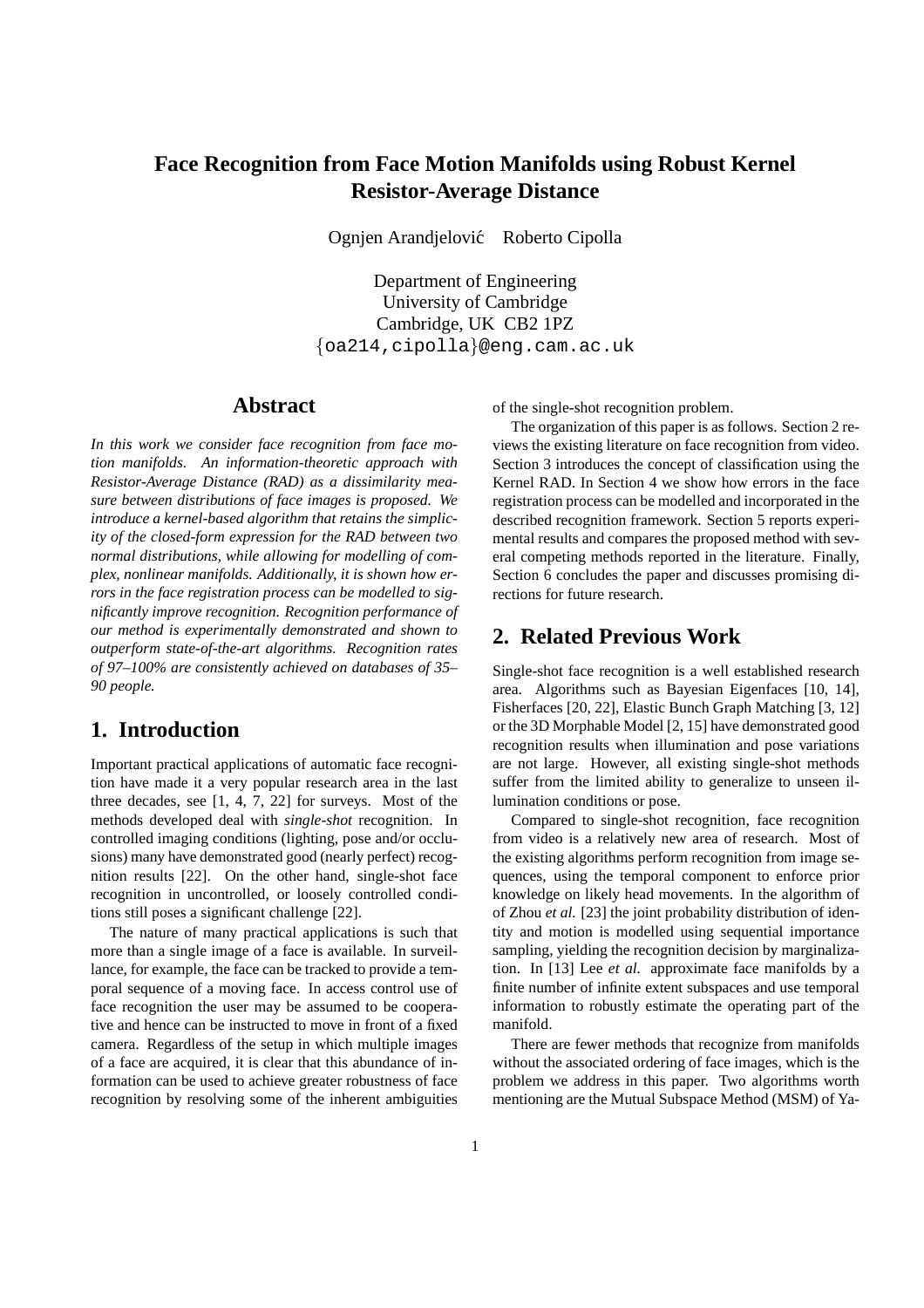maguchi *et al.* [9, 19] and the Kullback-Leibler divergence based method of Shakhnarovich *et al.* [17].

In MSM, infinite extent linear subspaces are used to compactly characterize face sets i.e. the manifolds that they lie on. Two sets are then compared by computing the first three principal angles between corresponding principal component analysis (PCA) subspaces [9]. Varying recognition results were reported using MSM, see [9, 17, 18, 19]. The major limitation of MSM is its simplistic modelling of manifolds of face variation. Their high nonlinearity (see Figure 1) invalidates the assumption that data is well described by a linear subspace. More subtly, the nonlinearity of modelled manifolds means that the PCA subspace estimate is very sensitive to the particular choice of training samples. For example, in the original paper [19] in which face motion videos were used, the estimates are sensitive to the extent of rotation in a particular direction. Finally, MSM does not have a meaningful probabilistic interpretation.

The Kullback-Leibler divergence (KLD) based method [17] is founded on information-theoretic grounds. In the proposed framework, it is assumed that  $i$ -th person's face patterns are distributed according to  $p_i(\mathbf{x})$ . Recognition is then performed by finding  $p_i(\mathbf{x})$  that best explains the set of input samples – quantified by the Kullback-Leibler divergence. The key assumption in their work, that makes divergence computation tractable, is that face patterns are normally distributed i.e.  $p_i(\mathbf{x}) = \mathcal{N}(\bar{\mathbf{x}}_i, \mathbf{C}_i)$ . This is a crude assumption (see Figure 1), which explains the somewhat poor results reported with this method [18]. KLD was also criticized for being asymmetric [11].

## **3. Recognition using Kernel RAD**

### **3.1. Resistor-Average Distance**

Resistor-Average Distance is a symmetric measure of dissimilarity of two probability distributions. It has a close relationship to optimal classifier performance and reflects its error rate better than the KLD from which it is derived [11]. It is defined as:

$$
D_{RAD}(p,q) = (D_{KL}(p||q)^{-1} + D_{KL}(q||p)^{-1})^{-1}
$$
 (1)

KLD is an information-theoretic measure that quantifies how well a particular pdf  $p(x)$  describes samples from anther pdf  $q(\mathbf{x})$  [5]. It is defined as:

$$
D_{KL}(p||q) = \int p(\mathbf{x}) \log_2\left(\frac{p(\mathbf{x})}{q(\mathbf{x})}\right) d\mathbf{x}.
$$
 (2)

For most practical purposes the evaluation of the above expression is computationally expensive and numerically problematic. However, when  $p(x)$  and  $q(x)$  are two normal distributions, there is a closed-form expression for KLD [21]:



Figure 1: A typical face manifold of lateral head rotation around the fronto-parallel face  $(\pm 30^{\circ})$ . Shown is a projection to the first 3 principal components. The manifold can be seen to be smooth, but highly nonlinear.

$$
D_{KL}(p||q) = \frac{1}{2}\log_2\left(\frac{|\Sigma_q|}{|\Sigma_p|}\right) + \frac{1}{2}\text{Tr}\left(\Sigma_p \Sigma_q^{-1} + \Sigma_q^{-1}(\bar{\mathbf{x}}_q - \bar{\mathbf{x}}_p)(\bar{\mathbf{x}}_q - \bar{\mathbf{x}}_p)^T\right) - \frac{N}{2} \quad (3)
$$

where N is the dimensionality of data,  $\bar{\mathbf{x}}_p$  and  $\bar{\mathbf{x}}_q$  data means, and  $\Sigma_n$  and  $\Sigma_q$  the corresponding covariance matrices.

The simplicity of (3) comes at the cost of a strong assumption on the two data distributions. In the case of variation of face patterns (vectors of pixel values), this assumption is unjustified. Lighting or pose changes, or even simple plane transformations (rotation, translation), are all highly nonlinear (see Figure 1). In the next section we review Kernel PCA (KPCA) which is in our method used to efficiently handle nonlinear face manifolds.

#### **3.2. Kernel Principal Component Analysis**

PCA is a technique in which an orthogonal basis transformation is applied such that the data covariance matrix  $\mathbf{C} = \langle (\mathbf{x}_i - \langle \mathbf{x}_j \rangle)(\mathbf{x}_i - \langle \mathbf{x}_j \rangle)^T \rangle$  is diagonalized. In the case of nonlinearly distributed data, PCA does not capture the true modes of variation well.

The idea behind KPCA is to map data to a highdimensional space in which it *is* approximately linear – then the true modes of data variation can be found using standard PCA. Performing this mapping explicitly is prohibitive for computational reasons. This is why a technique known as the "kernel trick" is used. Let  $\Phi$  map the original data in input space to a high-dimensional pattern space in which it is (approximately) linear. In KPCA the mapping  $\Phi$  is restricted to be such that there is a function  $k$  (the kernel) such that  $\mathbf{\Phi}(\mathbf{x}_i)^T \mathbf{\Phi}(\mathbf{x}_j) = k(\mathbf{x}_i, \mathbf{x}_j)$ . In this case, principal components of the data can be found by performing computations in input space only.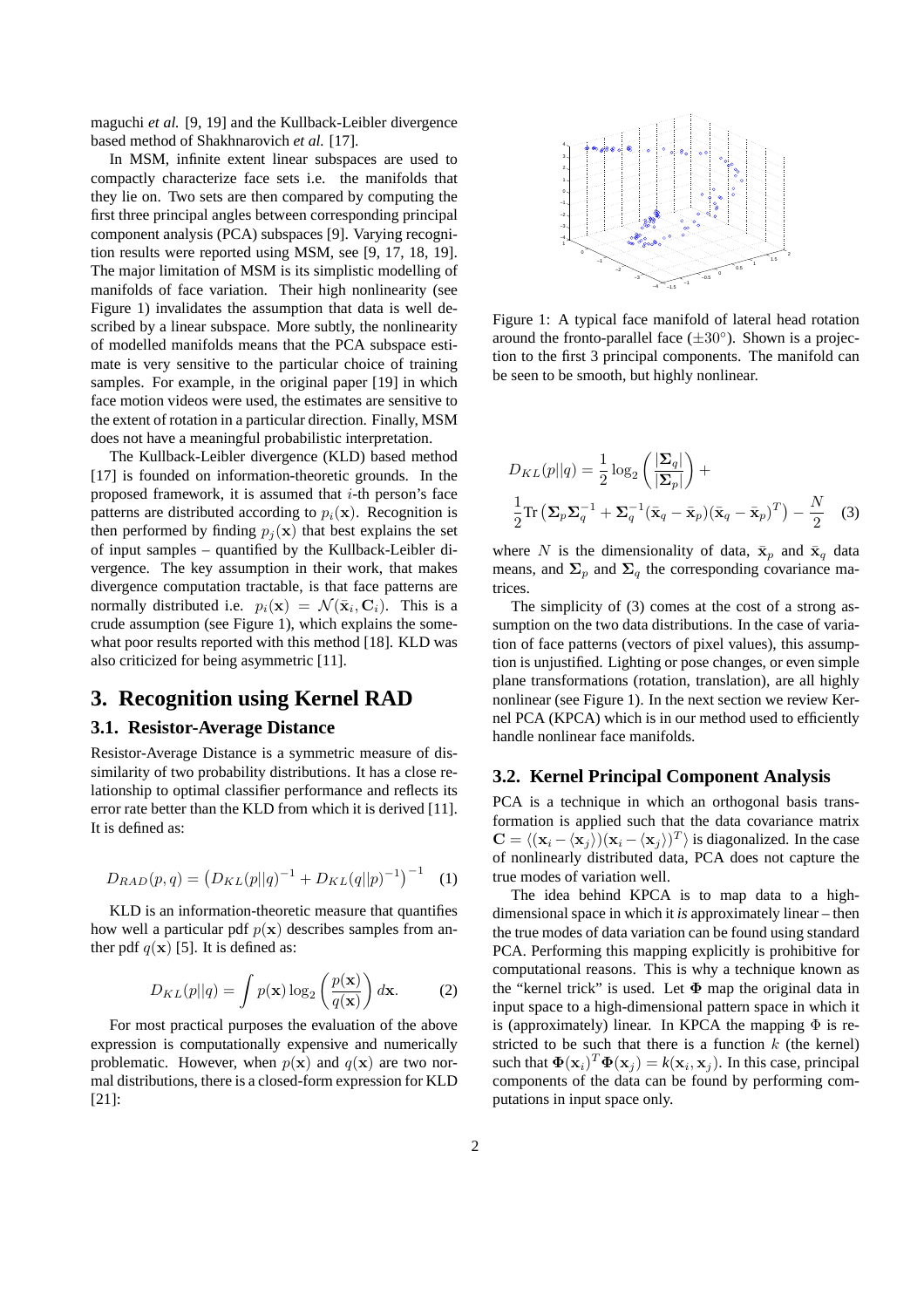Assuming zero-centred data in the feature space (for information on centring data in the feature space as well as a more detailed treatment of KPCA see [16]), the problem of finding principal components in the feature space is equivalent to solving the eigenvalue problem:

$$
\mathbf{K}\mathbf{u}_i = \lambda_i \mathbf{u}_i \tag{4}
$$

where  $K$  is the kernel matrix:

$$
\mathbf{K}_{j,k} = k(\mathbf{x}_j, \mathbf{x}_k) = \mathbf{\Phi}(\mathbf{x}_j)^T \mathbf{\Phi}(\mathbf{x}_k)
$$
 (5)

The projection of a data point  $x$  to the *i*-th kernel principal component is computed using the following expression [16]:

$$
a_i = \sum_{m=1}^{N} u_i^{(m)} k(\mathbf{x}_m, \mathbf{x})
$$
 (6)

### **3.3. Combining RAD and KPCA**

The variation of face patterns is highly nonlinear (see Figure 1). Hence RAD between two sparsely sampled face manifolds cannot be easily computed in the input space. Therefore, we are looking for a mapping of data from the input space into a space in which data is nearly linear. As before, we would not like to compute this mapping explicitly. Also, data covariance matrices and their determinants in the expression for the KLD between two normal distributions (3) limit the maximal practical dimensionality of the pattern space.

In our method both of these problems are solved using KPCA. The key observation is that regardless of how high the pattern space dimensionality is, the data has covariance in at most  $N$  directions, where  $N$  is the number of data points.

Therefore, given two data sets of faces, each describing a smooth manifold, we first find the kernel principal components of their union. After dimensionality reduction is performed by projecting the data onto the first M kernel principal components, the RAD between the two distributions, each assumed Gaussian, is computed.

### **4. Modelling Registration Errors**

The variation of face patterns is highly nonlinear even for simple planar transformations, like translation or rotation. Since reliable methods for facial feature localization have been developed [8], these unwanted variations are best dealt with directly, that is, by recovering transformation parameters from sets of point correspondences. Images can then be registered to have relevant facial features in selected canonical locations.

Most face recognition methods do not consider how registration errors impact recognition performance. Modelling of even small affine misregistrations (by randomly perturbing manually registered data) shows that these variations can be significant, suggesting that they should be included in the data formation model.

We recognize two sources of registration errors:

- errors due to small localization inaccuracies of facial feature detectors, and
- large errors due to wrongly localized features (outliers).

The fundamentally different nature of these two sources of error suggest separate modelling of the two. We handle small registration errors by augmenting the input data sets with synthetically perturbed data. Large registration errors are handled using RANSAC for KPCA computation.

#### **4.1. Small Registration Errors**

Small registration errors occur due to small localization inaccuracies of facial feature detectors (see Figure 3). These are most pronounced when input images have low resolution, which is sometimes all that is available, or when subsampling is necessary for computational efficiency reasons. Although at first sight small, these localization errors cause a significant drift of face patterns along the misregistration manifold, especially when few facial features are used or when data is nonlinearly mapped, as in the proposed algorithm.

In our method, a set of face images is augmented by synthetic samples from the corresponding misregistration manifold. The samples are generated by applying small, random perturbations to the input images. We use  $N_s \sim 2^{N_p}$  as a rule of thumb for the number of synthetic samples, where  $N_p$  is the number of registration transformation parameters (so  $N_p = 6$  for affine registration).

### **4.2. Large Registration Errors**

Large registration errors are due to wrong facial feature localization. Unlike small errors from the previous section, these do not lie on a smooth manifold and are in our method considered outliers (see Figure 3).

Our algorithm uses RANSAC [6] for robust estimation of the KPCA subspace used for dimensionality reduction (Section 3.3). This process is summarized in Algorithm 1.

A summary of the complete method proposed is given in Algorithm 2.

## **5. Experimental Evaluation**

We performed several experiments for the purpose of evaluating our algorithm and comparing its performance with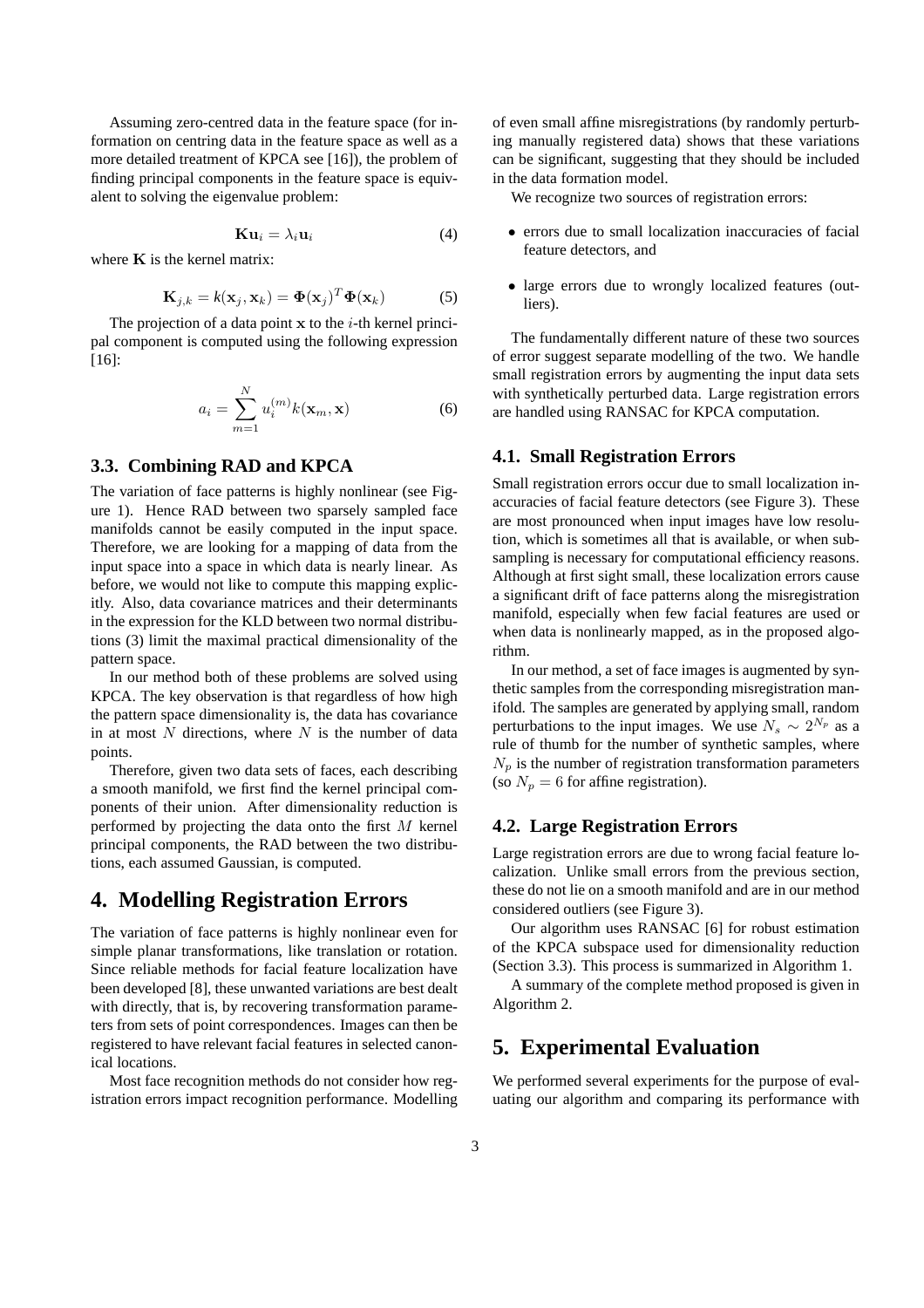#### **Algorithm 1** RANSAC Kernel PCA

1:  $c = 0$ 

- 2: **for**  $c = 0$  to  $C_{limit}$  **do**
- 3: Randomly select  $N_d$  data samples  $\{y_i\}$ , where  $N_d$ is the dimensionality of the KPCA subspace being constructed.
- 4: Compute kernel principal components of  $\{y_i\}$ .
- 5: From the rest of the data select data points within a threshold distance from the origin in the KPCA space. If the number of selected points is greatest so far, call it  $\{z_i\}$ .
- 6: **end for**
- 7: Compute KPCA on  $\{z_i\}$ .

| <b>Algorithm 2 Robust Kernel RAD</b> |  |  |  |  |
|--------------------------------------|--|--|--|--|
|--------------------------------------|--|--|--|--|

Input: sets  $\{a_i\}$ ,  $\{b_i\}$ Output:  $D_{RAD}(\{\mathbf{a}_i\},\{\mathbf{b}_i\})$ 

- 1: Using RANSAC find inliers in  $\{a_i\}$ ,  $\{b_i\} \rightarrow$  inliers  $\{{\bf a}_i^V\},\{{\bf b}_i^V\}$
- 2: Perturb  $\langle \mathbf{a}^{\mathbf{V}} \rangle$ ,  $\langle \mathbf{b}^{\mathbf{V}} \rangle \rightarrow$  synthetic data  $\{ \mathbf{a}^{\mathbf{S}}_i \}$ ,  $\{ \mathbf{b}^{\mathbf{S}}_i \}$
- 3: Perform RANSAC Kernel PCA on  $\{a_i^{\vec{V}}\}\cup \{b_i^V\} \cup$  ${ \bf a}_i^S \} \cup { \bf b}_i^S \} \rightarrow$  principal components  ${\bf u}_i$
- 4: Project  $\{a_i^V\}\cup \{a_i^S\}$ ,  $\{b_i^V\}\cup \{b_i^S\}$  onto  $u_i \rightarrow$  projections  $\{a_i^P\}, \{b_i^P\}$
- 5: Compute RAD between  $\{a_i^P\}$  and  $\{b_i^P\}$   $\rightarrow$  $D_{RAD}(\{\mathbf{a}_i\},\{\mathbf{b}_i\})$

algorithms in the literature. The data sets used in experiments are described in Section 5.1. Algorithms chosen for comparison are:

- Kernel RAD,
- Robust Kernel RAD,
- KLD-based algorithm of Shakhnarovich *et al.* [17],
- Kernelized KLD-based algorithm,
- Mutual Subspace Method [19],
- Majority vote using Eigenfaces.

The dimensionality of the KPCA subspace used in our Kernel RAD methods was set to 20 for computational reasons. The RBF kernel  $k(\mathbf{x}_i, \mathbf{x}_j) = \exp(-0.6(\mathbf{x}_i (\mathbf{x}_j)^T (\mathbf{x}_i - \mathbf{x}_j)$  was used in all kernel methods and was found empirically. In the original KLD-based method 85% of data energy was explained by the principal subspace used. In MSM, the dimensionality of PCA subspaces was set to 9 [19]. The first 3 principal angles were used for recognition, as this produced best results in the literature [19]. In the Eigenfaces method, the 22-dimensional principal subspace used explained 90% of data energy.



Figure 2: Frames from typical input video sequences used for evaluation of methods in this paper. The bottom-right frame is shown with automatically detected pupils and nostrils, and the region of the face used for recognition.

#### **5.1. Data**

The evaluation of methods in this paper was done on six databases, five with 35 and one with 90, mostly male individuals. For each person in a database we collected a training and a testing image set, each consisting of 30-50 images of a face in random motion (yaw within approximately  $\pm 30^{\circ}$ ), sampled from a video at 10fps (see Figure 2). Illumination conditions for each database were different, but unchanging across the training and testing sets. Face images were affine registered using 4 point correspondences (using pupils and nostrils) and automatically cropped at approximately mouth and mid-forehead level. Pupils and nostrils were automatically detected using the algorithm described in [8]. Finally, for computational and memory reasons, images were subsampled to  $15 \times 15$  pixel grayscale images with pixel values normalized to lie in the range  $[0, 1]$ . See Figures 2 and 3. We emphasize that the whole process is automatic – no human intervention is required at any point.

### **5.2. Results**

The recognition results are summarized in Figure 4. Our Robust Kernel RAD outperformed other methods on each database, producing the highest average recognition score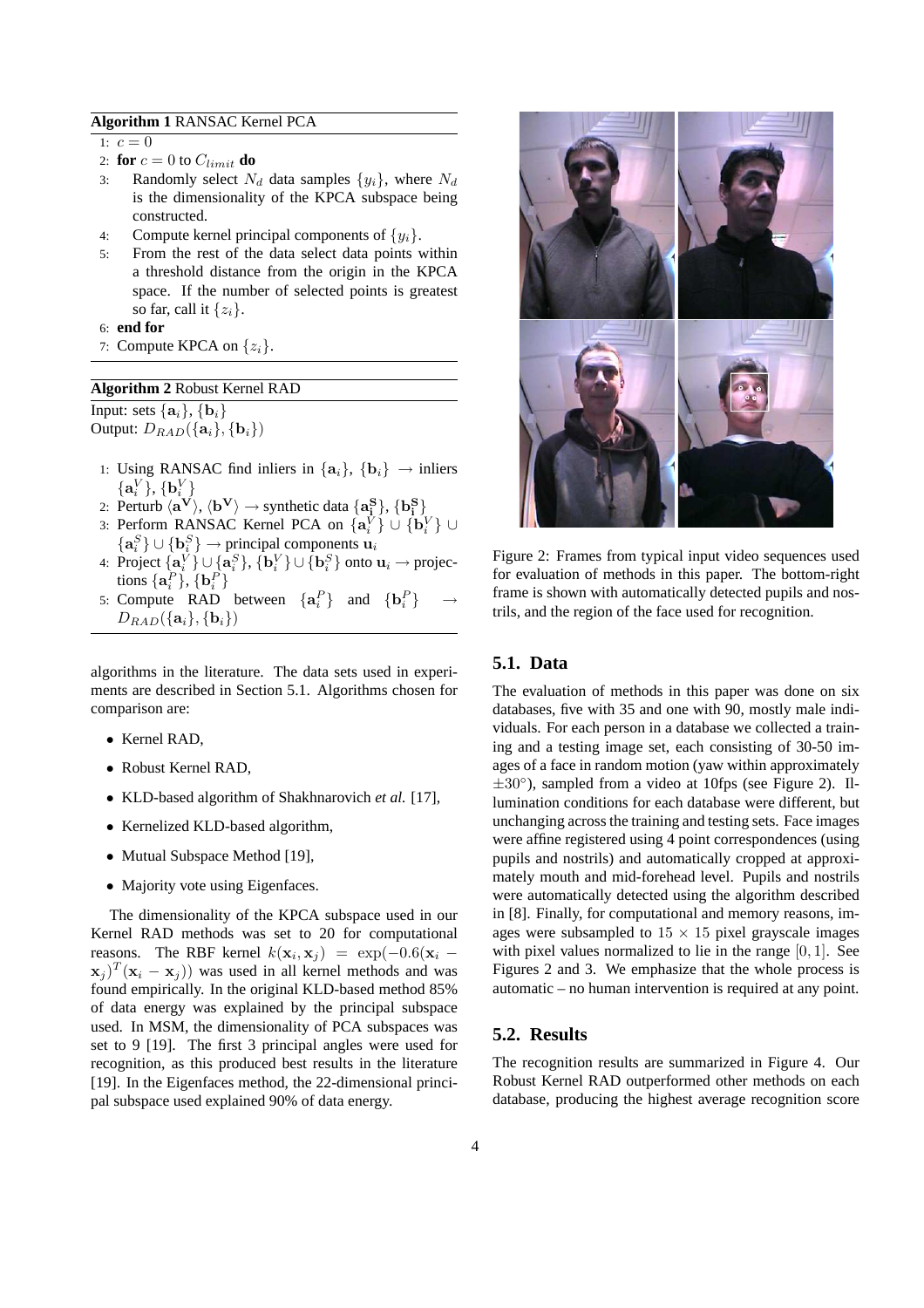

Figure 3: Registered and automatically cropped faces ( $15 \times$ 15 pixels) from 4 typical sequences used for comparison of recognition methods in this paper. Presence of outliers can be seen in the last set of faces, while small registration errors are present in all 4 sets.

of 98%, with non-decayed performance for the large database. The original KLD-based method produced very low recognition rates. The likely reason for this is the high nonlinearity of manifolds described by training sets used, caused by close, office lighting.

It can be seen that kernelization alone of the original KLD method improved the results dramatically – from 45% to 85%. This confirms that face recognition by manifold modelling is indeed a promising direction of research. Consistent improvement of recognition rates using RAD over KLD is also demonstrated.

Registration error modelling was confirmed to be very important, additionally decreasing the error rate to 2%. Distance matrices on a typical database are compared for the Kernel RAD method without and with misregistration modelling in Figure 5. Increase not only in recognition performance can be seen, but also in separability of within and between class distances. Separability for the Robust Kernel RAD method is shown in Figure 6.

### **6. Summary and Conclusions**

In this paper we introduced a novel approach to face recognition from face motion manifolds. In the proposed algorithm the Resistor-Average distance computed on nonlinearly mapped data using Kernel PCA is used as a dissimilarity measure between distributions of face images. Additionally, sources of registration errors are explicitly modelled



Figure 5: Typical distance matrices using Kernel Relative RAD without (left) and with(right) modelling of registration errors for a set of 35 people. Brighter pixels represent smaller distances (the intensity scale is logarithmic).



Figure 6: Histograms of within-class (solid line) and between-class (dashed line) Robust Kernel RAD on the 5 databases used in the method evaluation. Good separability is demonstrated.

allowing for their effects to be greatly reduced. A number of experiments was presented using frames from videos of faces in random motion. It was shown that our method consistently outperformed existing methods, achieving on average the recognition rate of 97–100% on 6 databases of 35–90 people each.

The success of recognition based on kernelizing the RAD suggests that future research should concentrate on better understanding of face manifolds. Insight into the shape of these manifolds should help in the choice of more appropriate kernel functions. At last, the proposed method does not handle illumination changes. Our future work will concentrate on efficient illumination compensation on face manifolds.